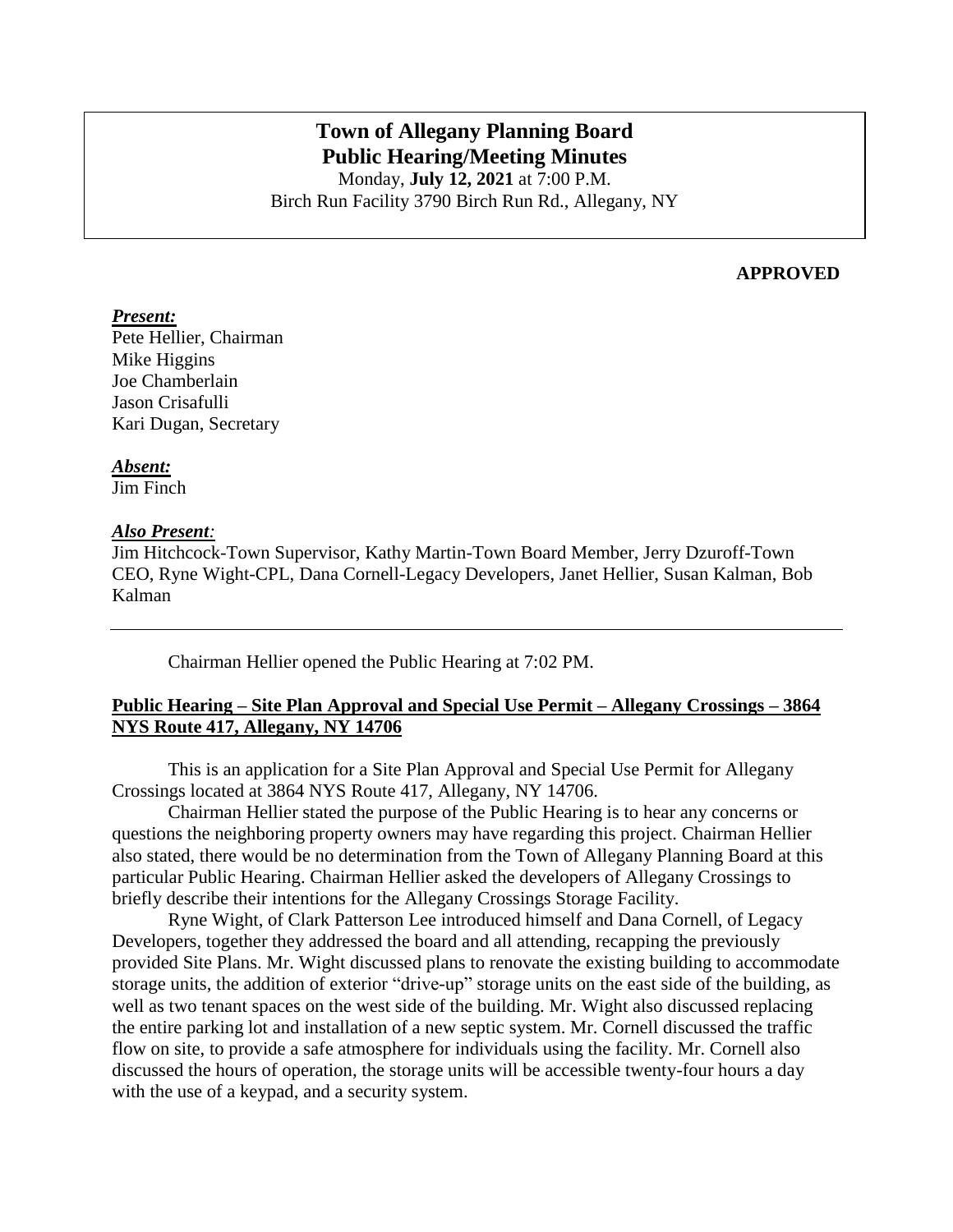Mrs. Kalman: Would there be motion censored lights?

Mr. Cornell: Yes, probably at the entrance.

Mr. Cornell stated he is from the area, currently a resident of Allegany, and is very excited to bring a project to revitalize the location.

Mrs. Kalman: We saw on the plans, there is a lot of greenery and landscaping, is that really going to happen?

Mr. Cornell: Yes, it is.

Mrs. Kalman: This is not just to make the plans look nice?

Mr. Cornell: No. The landscaping will happen. The team that we are working with have created more than one hundred of these types of facilities across the country. What is a little different and unique is the way self-storage is going, it's not like a dingy garage that nobody wants to be around. They make it lively and a place you wouldn't mind being around.

Mrs. Kalman: Did I hear something about RV storage?

Mr. Cornell: There is potential for RV storage that's covered in the back there, which could provide a natural barrier for the property, as well.

Mr. Wight: As far as asking, if the landscaping is going to happen, the Town holds us to that standard.

Mr. Kalman: Will the office spaces be professional offices?

Mr. Wight: I don't think there is anything set in stone.

Mr. Cornell: We have had interest from a manufacturing company, looking to relocate. Potentially looking to outsource an office building. But there is nothing set in stone.

Mr. Kalman: We have some concerns. One would be, the appearance of the property, as far as fences and trees. And, the second would be, if there is twenty-four hour outdoor storage, as well, if there would be activity late at night, and if the lights would affect us.

Mr. Cornell: You guys are to the front right of that drawing, correct?

Mrs. Kalman: Yes.

Mr. Kalman: Yes, that is correct.

Mr. Cornell: Any project that we have done, we have been very sensitive to block the light, not from our buildings, but from the surrounding areas, as well. We will make sure it is proper, with trees and such.

Mr. Wight: Right now, we have a couple rows of trees. The final set will take care of that front lot. Not knowing what that building will be, but there will be something. That was the first comment that came out. We don't have anything set in stone, up there. But once we do, we will be sensitive. That was the first question we got, before we flipped the pages.

Mr. Cornell: I would be asking the same thing if I lived there. We want to make it look better, but we do not want to disrupt anybody.

Mrs. Kalman: I have a question too. Now, I may be getting way ahead of myself. But, our lawn actually extends onto 25 feet onto that property. It's always been there, since the other owner was there. I was wondering if that would be taken away from us?

Mr. Kalman: To where the blacktop is now. Can we work something out?

Mr. Cornell: I'm sure we can. Yes.

Chairman Hellier: We also have some setback rules, as well. That may cover that.

Mr. Cornell: That is correct.

Mr. Wight: Where the driveway is now, we are a good fifty feet from the end of the asphalt.

Mrs. Kalman: So, where the asphalt is where it will be?